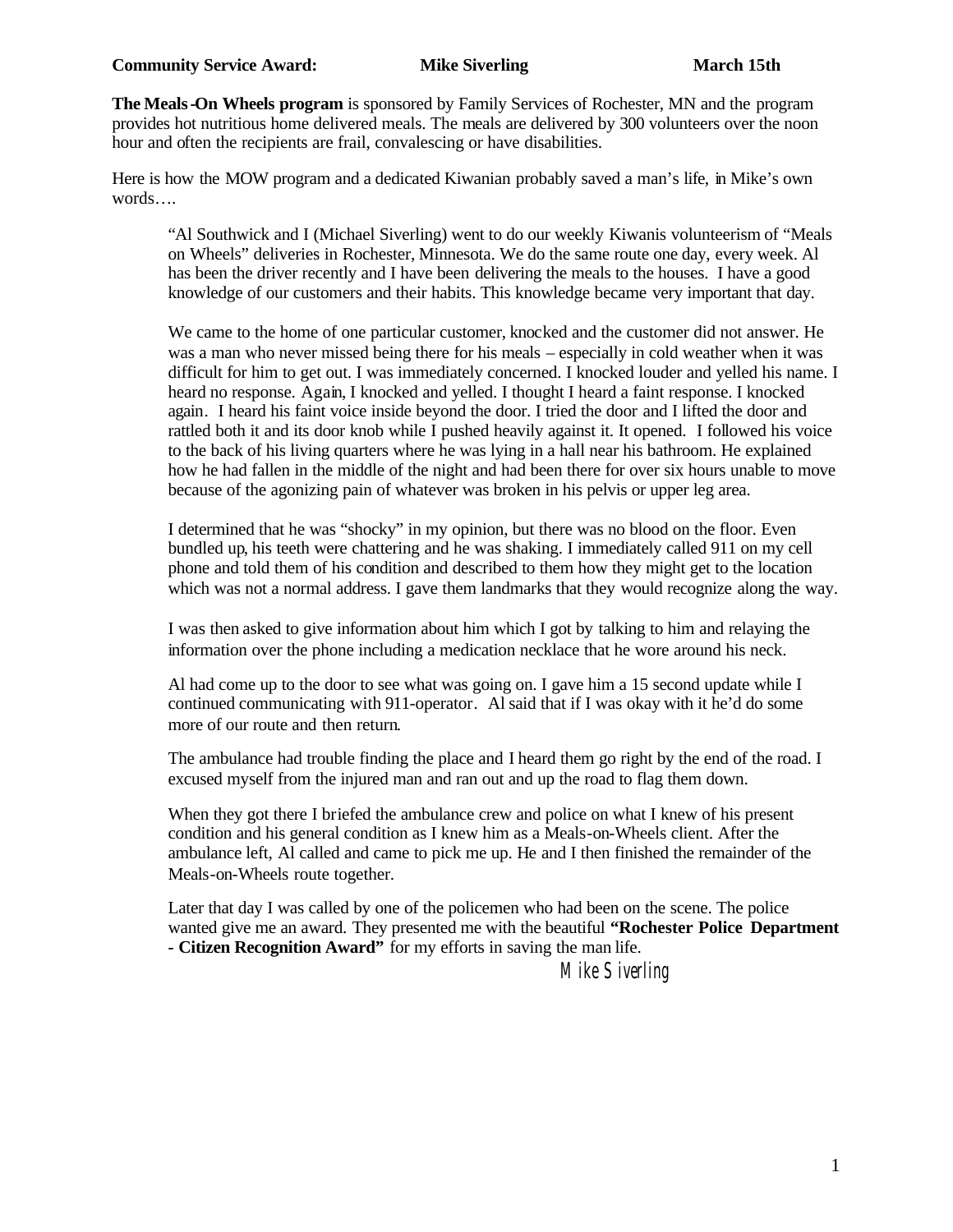Clearly, Mike's extra effort and personal concern for the well being of a MOW recipient made all the difference on this day. Mike's quick reactions and the police/ambulance teams minimized the danger to a man's long term health.

Here are photo close-ups of the Rochester Citizen Recognition Award medallion, front and back. The Rochester Police Department's Citizen Recognition Award is presented to those citizens, "For your extraordinary efforts in advancing the quality of life in our community."





Congratulations to Al Southwick and Mike Siverling for not only being at the "right place, at the right time" but for doing the "right thing".